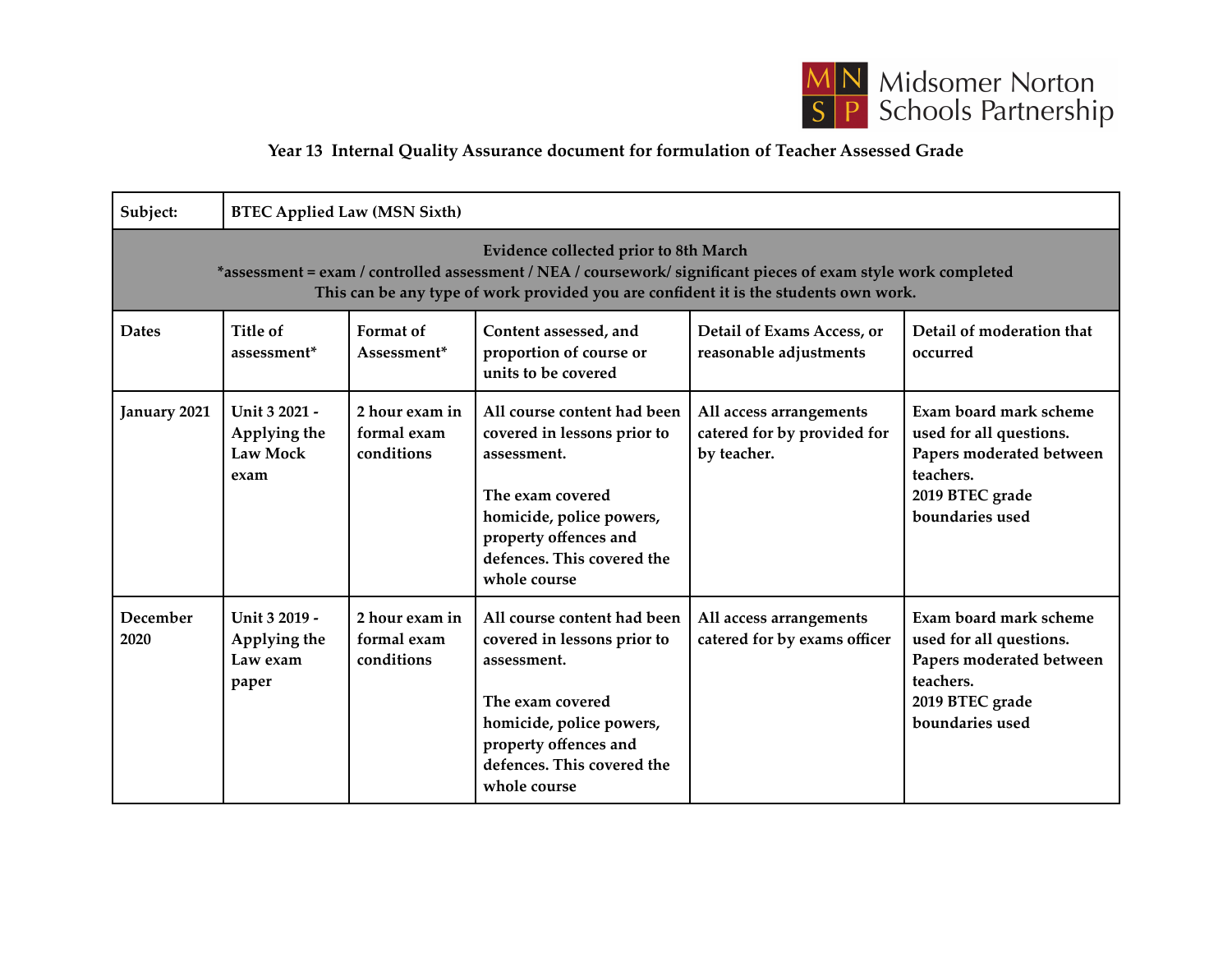

| <b>June 2020</b>                                                                                                                                            | Unit 2 -<br>Aspects of<br><b>Criminal Law</b><br>and the Legal<br>System<br>Internally<br>assessed | Internally<br>assessed<br>coursework<br>(CAG)<br>provided in<br>line with BTEC<br>Pearson<br>guidelines) | Unit 2 coursework which<br>looked at Aspects of<br>criminal law and the legal<br>system.                                                                                                                                               | All access arrangements<br>catered for by classroom<br>teacher. | Mark scheme used.<br>Assignment brief used<br>which was provided by<br><b>BTEC Pearson.</b>                                                                        |  |  |  |
|-------------------------------------------------------------------------------------------------------------------------------------------------------------|----------------------------------------------------------------------------------------------------|----------------------------------------------------------------------------------------------------------|----------------------------------------------------------------------------------------------------------------------------------------------------------------------------------------------------------------------------------------|-----------------------------------------------------------------|--------------------------------------------------------------------------------------------------------------------------------------------------------------------|--|--|--|
| <b>March 2020</b>                                                                                                                                           | Unit 1-<br><b>Dispute</b><br>solving in<br><b>Civil Law</b>                                        | 90 minute<br>externally<br>assessed exam                                                                 | Biopsychology<br><b>Research methods</b><br>Psychopathology<br>Approaches                                                                                                                                                              | All access arrangements<br>catered for by exam officer          | <b>Externally assessed exam</b>                                                                                                                                    |  |  |  |
| <b>Evidence collected after 8th March</b><br>*assessment = exam / controlled assessment / NEA / coursework/ significant pieces of exam style work completed |                                                                                                    |                                                                                                          |                                                                                                                                                                                                                                        |                                                                 |                                                                                                                                                                    |  |  |  |
| <b>Dates</b>                                                                                                                                                | Title of<br>assessment*                                                                            | Format of<br>Assessment*                                                                                 | Content assessed, and<br>proportion of course                                                                                                                                                                                          | Detail of Exams Access, or<br>reasonable adjustments            | Detail of moderation that<br>occurred                                                                                                                              |  |  |  |
| <b>Week</b><br>beginning<br>19/4                                                                                                                            | Unit 4 - Family<br>Law                                                                             | <b>Evaluation task</b><br>of Disputes<br>over Children                                                   | Covering 50% of Learning<br>Aims C & D<br>Evaluates the law<br>on financial and<br>other orders that<br>the court can<br>make on the<br>breakdown of<br>relationships<br>Evaluates the<br>impact of<br>methods use by<br>the courts to | All access arrangements<br>catered for                          | <b>BTEC Pearson assignment</b><br>brief used<br><b>Moderation between</b><br>teachers to take place.<br>Mark scheme provided by<br><b>BTEC Pearson to be used.</b> |  |  |  |